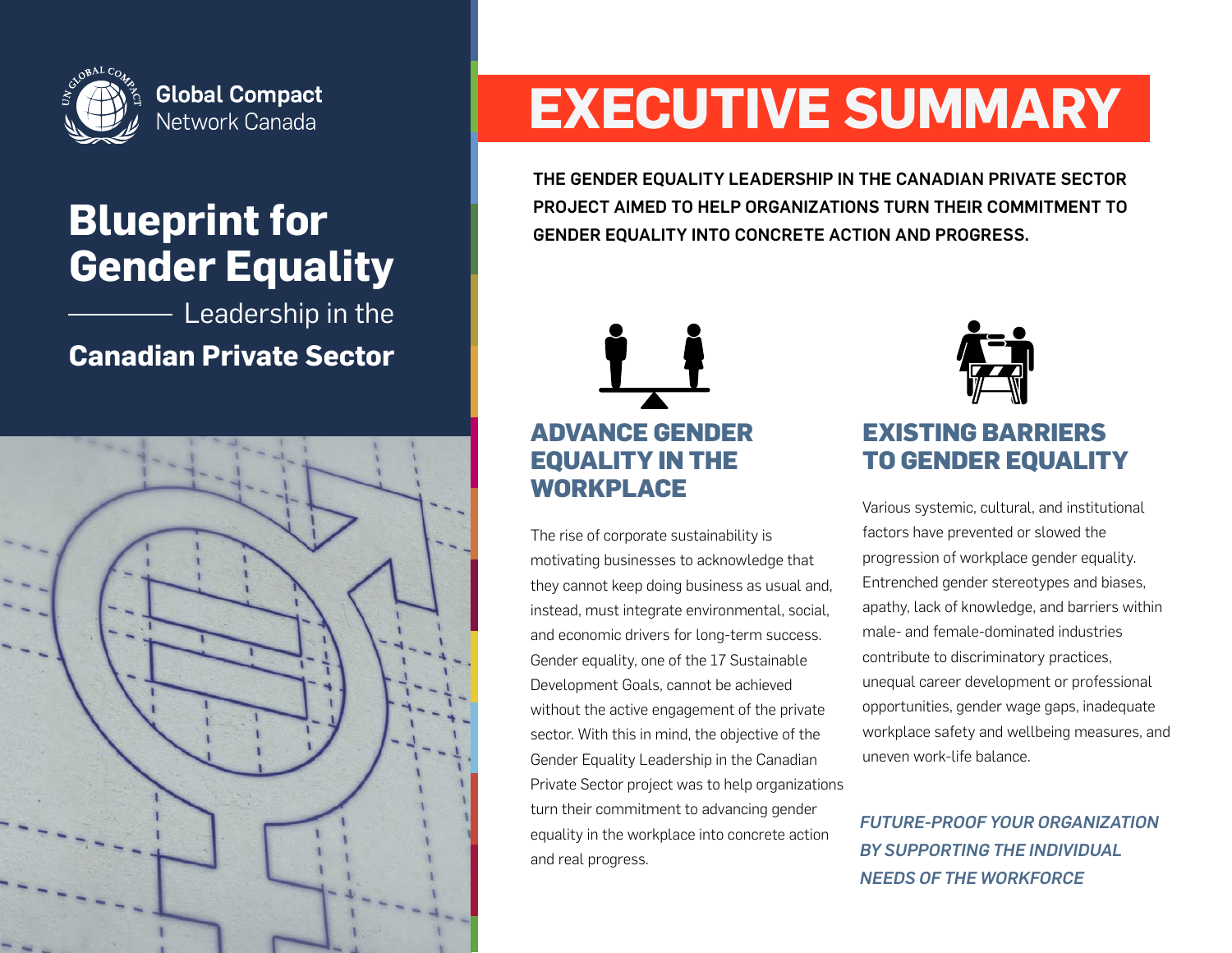## **BREAK BARRIERS AND LEADERSHIP ACCELERATE PROGRESS**

DESPITE THE COMPLEX CHALLENGES, THE BLUEPRINT FOR GENDER EQUALITY LEADERSHIP IN THE CANADIAN PRIVATE SECTOR FOCUSES ON SOLUTIONS, RECOMMENDATIONS, AND SUCCESSFUL PRACTICES INTENDED TO INSPIRE ACTION TO BRING ABOUT POSITIVE CHANGE FOR ALL EMPLOYEES, WORKERS, AND EMPLOYERS.

IT IS AN ACTIONABLE ROADMAP DESIGNED TO SUPPORT ORGANIZATIONS LOOKING TO BREAK THESE SYSTEMIC, CULTURAL, AND INSTITUTIONAL BARRIERS AND IMPROVE PERFORMANCE ON A NUMBER OF DIFFERENT GENDER EQUALITY ATTRIBUTES IN THE WORKPLACE.

*PRIORITIZE GENDER EQUALITY AS A KEY BUSINESS OBJECTIVE AND EMBED IT WITHIN YOUR ORGANIZATION*

**TRANSPARENCY** & ACCOUNTABILITY INCLUSION

### **TARGET THE THREE CORNERSTONES OF GENDER EQUALITY**

The Blueprint for Gender Equality Leadership in the Canadian Private Sector was built on three years of primary and secondary research and active collaboration with participating companies from the private sector and advisory partner organizations. The Blueprint features a number of proven methods and practices, both large and small, to improve gender equality in the workplace with a specific focus on three cornerstones: leadership, inclusion, and transparency and accountability. These cornerstones are broken down further to include a number of different attributes and more detailed information on how to advance gender equality.

#### *BE PROACTIVE AND TRANSPARENT WHEN ADDRESSING INEQUALITY*



## **APPLYING INSIGHTS, LESSONS LEARNED, AND BEST PRACTICES**

The Blueprint contains comprehensive learnings that are applicable to any organization regardless of its size, industry, lifespan, business segments, staff location, type of workers retained, or how far advanced it is when it comes to achieving gender equality. Some of the major insights and lessons learned from the project are as follows:

#### **THE PURSUIT OF GENDER EQUALITY BENEFITS ALL**

- Pursuing gender equality is an ongoing journey; every organization must start somewhere and have a long-term strategy in place to continue to work at improving.
- Improving gender equality in the workplace will benefit all genders; it is not simply a woman's issue and must also be approached from the perspective of intersectional identity factors, including race, ethnicity, sexual orientation, religion, ability, age, etc.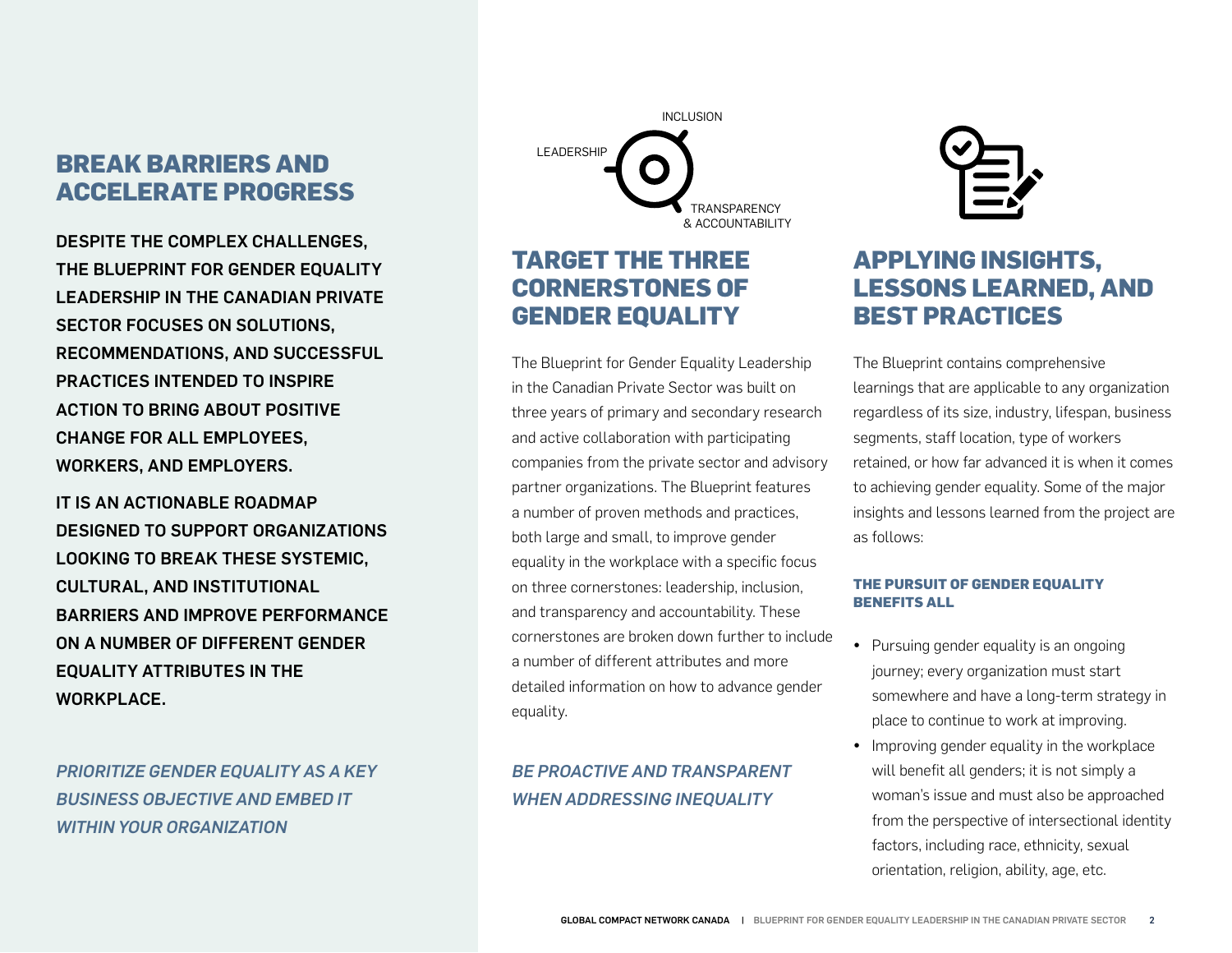#### **BUSINESS LEADERSHIP AND COLLABORATION**

- Bold leadership commitment combined with visible action is critical to successfully advancing gender equality in the workplace and a key factor to motivating others to follow suit.
- Gender equality should be prioritized as a key business objective and embedded in all aspects of an organization and its operations with specific accountability mechanisms.
- Private sector businesses must collaborate and work with each other and with the government to solve systemic issues and motivate each other to achieve gender equality leadership.

#### **SUPPORT THE WORKFORCE AND BUILD CAPACITY**

- Strategic communication is key when it comes to raising awareness, building capacity, and ensuring that everyone understands why the organization prioritizes gender equality and how to work towards the same goals.
- Continuous learning, education, and training initiatives are fundamental methods of addressing and preventing gender stereotypes, biases, and misinformation.
- Proactively adapting to support the individual needs of the workforce can be a significant means of future-proofing your organization; this can include

enhancing flexible work options, creating physical and psychological safe work environments, and reconceptualizing how performance is measured and rewarded.

• Policies, procedures, programs, strategies, and initiatives must be in place, but they need to be supported by an inclusive and respectful organizational culture.

#### **DATA AND TRANSPARENCY**

- Organizations must be proactive and transparent when addressing structural inequality such as gender wage gaps or uneven career prospects in order to showcase leadership.
- Data, specifically intersectional genderdisaggregated quantitative and qualitative data, must inform goal setting. This data should be routinely and transparently measured, evaluated, and reported to internal and external stakeholders.

## EQUALITY LEADER IN CANADA. *IMPROVING GENDER EQUALITY IN THE WORKPLACE WILL BENEFIT ALL GENDERS*

## **TAKE ACTION AND BECOME A GENDER EQUALITY LEADER**

IN ORDER TO BRING ABOUT SIGNIFICANT CHANGE, THE PRIVATE SECTOR MUST MOVE BEYOND GOOD INTENTIONS TO ACTIVELY PURSUE THE GOAL OF ACHIEVING GENDER EQUALITY IN THE WORKPLACE.

THE BLUEPRINT FOR GENDER EQUALITY LEADERSHIP IN THE CANADIAN PRIVATE SECTOR CAN HELP ORGANIZATIONS BEGIN THEIR GENDER EQUALITY JOURNEY, CONTINUE TO PROGRESS, AND, EVENTUALLY, ENJOY THE BENEFITS OF BECOMING A GENDER